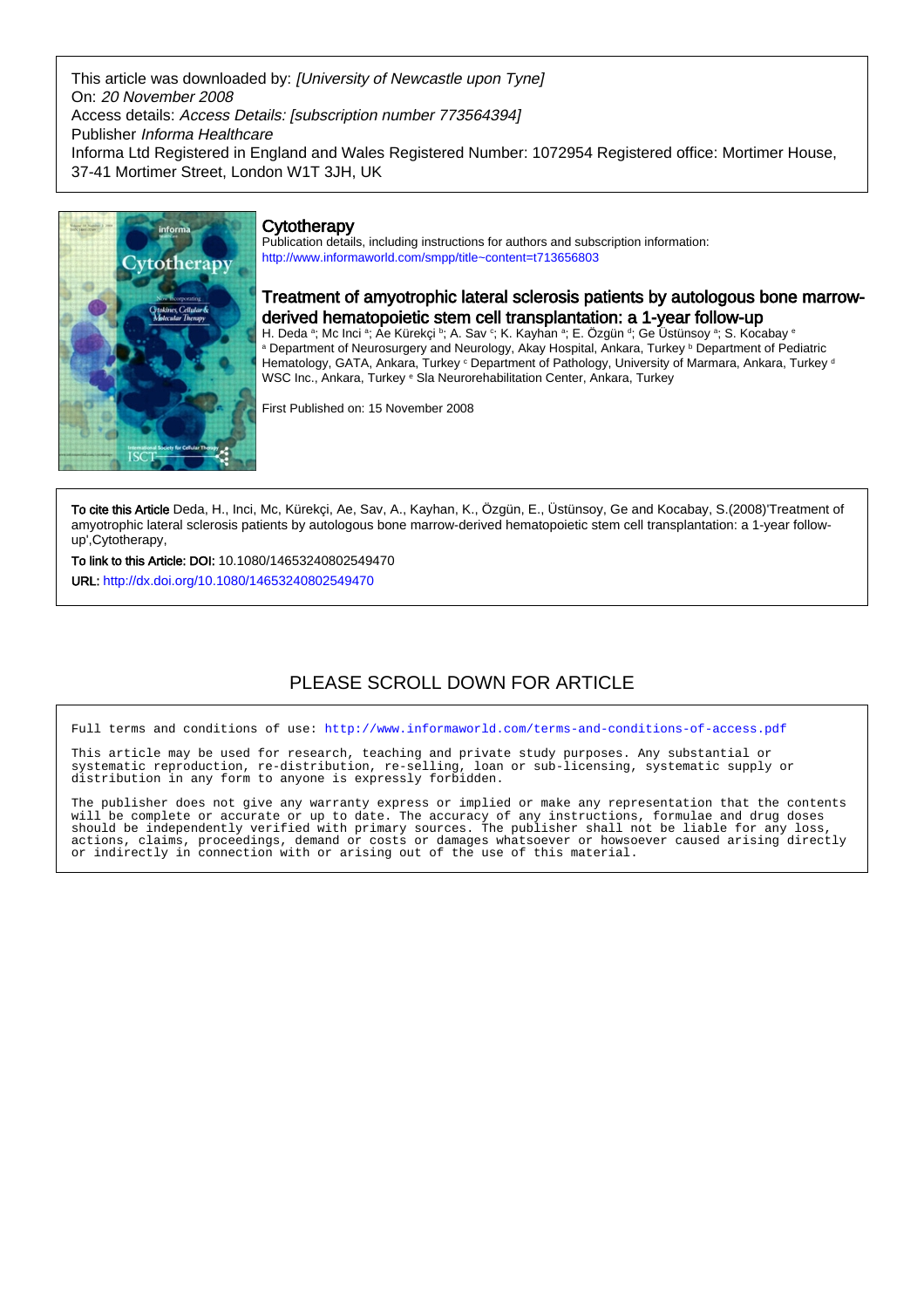# Treatment of amyotrophic lateral sclerosis patients by autologous bone marrow-derived hematopoietic stem cell transplantation: a 1-year follow-up

H Deda<sup>1</sup>, MC Inci <sup>1</sup>, AE Kürekçi<sup>2</sup>, A Sav<sup>3</sup>, K Kayıhan<sup>1</sup>, E Özgün<sup>4</sup>, GE Üstünsoy<sup>1</sup> and S Kocabay<sup>5</sup>

 $^1$ Department of Neurosurgery and Neurology, Akay Hospital,  $^2$ Department of Pediatric Hematology, GATA,  $^3$ Department of Pathology, University of Marmara, <sup>4</sup>WSC Inc., and <sup>5</sup>Sıla Neurorehabilitation Center, Ankara, Turkey

## Background

Amyotrophic lateral sclerosis (ALS) is a fatal neurodegenerative disorder characterized by progressive loss of spinal cord and cortical motoneurons. Despite improved understanding of the mechanisms underlying ALS, in clinical practice the management of ALS remains essentially supportive and focused on symptom relief. However, over the past few years stem cell research has expanded greatly as a tool for developing potential new therapies for treating incurable neurodegenerative diseases.

#### Methods

Thirteen patients with sporadic amyotrophic lateral sclerosis (SALS) were included in this study, and bone marrow (BM)-derived hematopoietic progenitor stem cells were used. We selected patients with bulbar involvement and severe loss of movement. Our aim was to put the stem cells into the end of the brain stem and at the beginning of the spinal cord because the blood-brain barrier is intact in ALS and this region was the most affected part in our patients. Under general

## **Introduction**

Amyotrophic lateral sclerosis (ALS) is a fatal neurodegenerative disorder characterized by progressive loss of spinal cord and cortical motoneurons. Despite improved understanding of the mechanisms underlying ALS, in clinical practice the management of ALS remains essentially supportive and focused on symptom relief. Riluzole, an anti-glutamate agent, remains the only available treatment for ALS but has limited therapeutic benefits, with minimal anesthesia, a total laminectomy was performed at the  $C1-C2$  level. Stem cells were injected to the anterior part of the spinal cord.

#### Results

During the follow-up of 1 year after stem cell implantation, nine patients became much better compared with their pre-operative status, confirmed by electroneuromyography (ENMG). One patient was stable without any decline or improvement in his status. Three patients died 1.5, 2 and 9 months, respectively, after stem cell therapy as a result of lung infection and myocardial infarction (MI).

#### Discussion

These results show that stem cell therapy is a safe, effective and promising treatment for ALS patients.

#### Keywords

amyotrophic lateral sclerosis, bone marrow, repair, stem cell.

effects on patient survival and no effect on muscle strength, quality of life or functional capacity [1,2].

Over the past few years, stem cell research has expanded greatly as a tool for developing potential new therapies to treat incurable neurodegenerative diseases. Stem cell transplantation has been effective in several animal models, but the underlying restorative mechanisms are still unknown [3-5]. Several mechanisms, such as cell fusion, neurotrophic factor release, endogenous stem cell proliferation and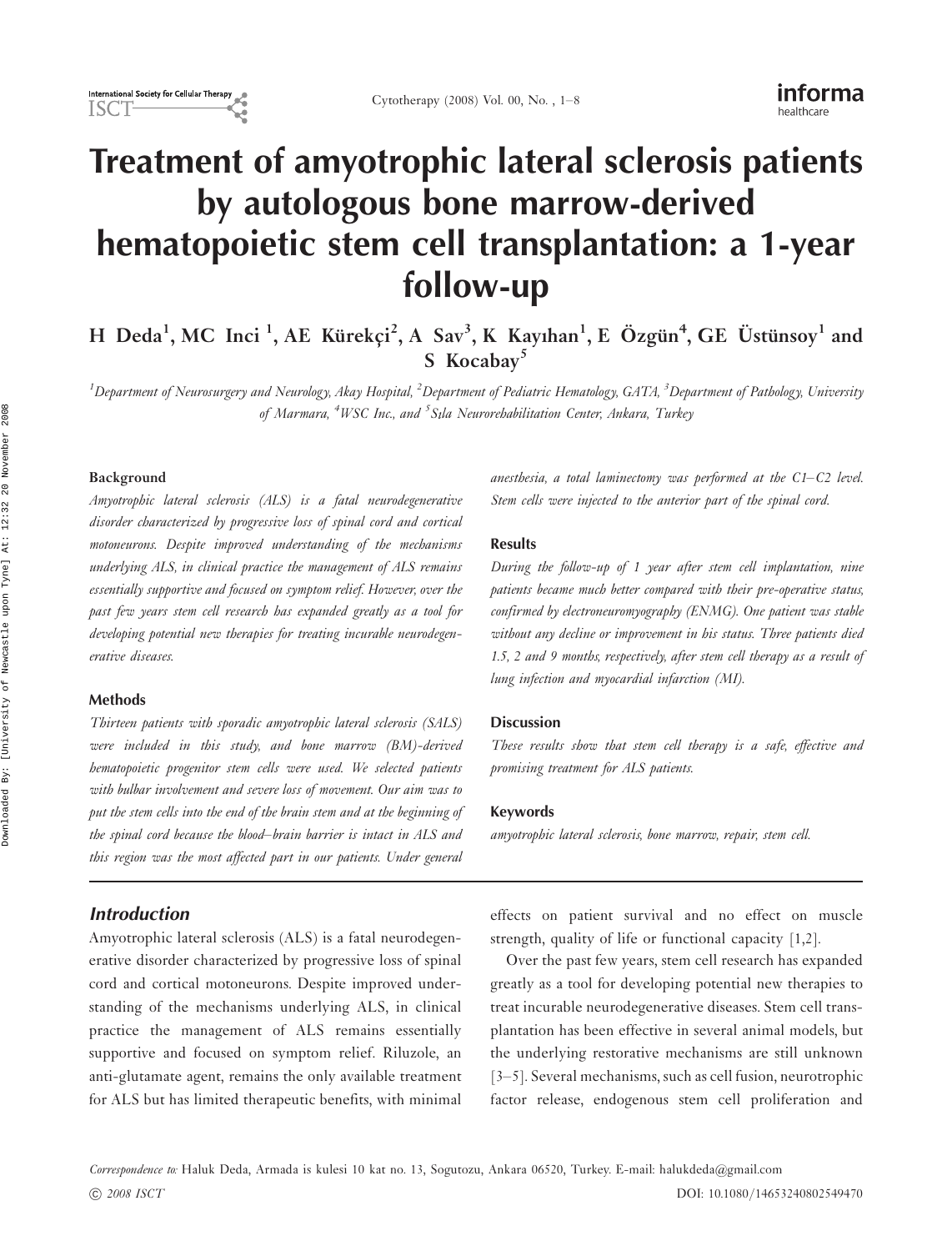transdifferentiation, may explain the positive therapeutic results, in addition to replacement of lost cells. The absence of any effective pharmacologic treatment and the preliminary data in both experimental and clinical settings has recently identified ALS as an ideal candidate disease for the development of stem cell therapy in humans  $[6-9]$ .

## Methods

#### Patient selection and consent procedure

Thirteen patients with sporadic amyotrophic lateral sclerosis (SALS) were included in this phase II study. The patients were operated on between January and March of 2006. The transplantation protocol was carried out with the support and approval of the regional ethics board (Akay Hospital Ethics Board, Ankara, Turkey). All documentation was sent to the Ministry of Health, and the stem cell committee of the Ministry of Health approved the results. Hence the results have been approved by an institutional review board.

Written informed consent was taken from the patients following appropriate procedures. The patients, who were tetraplegic and on ventilators, had the cognitive abilities to give such informed consent. In addition, all the informed consent procedures were recorded with video cameras and patients' families and hospital staff signed the informed consents as witnesses.

Inclusion criteria for the selected patients were: (1) disease duration had been longer than 6 months; (2) ALS had been confirmed by ENMG on two separate occasions; (3) the patient had been receiving maximal medical therapy as directed by a qualified hospital neurology department; and (4) the patient's neurologic condition was in rapid decline and vital capacities were in a terminal period, as suggested by mechanical ventilator dependence or the inability to swallow or speak. Exclusion criteria were: (1) the presence of a neurologic deficit not related to ALS (e.g. cervical spinal cord injury); (2) an anatomical myelomalasia of the cervical cord, as visualized by magnetic resonance imaging (MRI); and (3) any serious pre-existing medical conditions that would make treatment of the patient inappropriate.

All the patients were examined by the same medical doctor before and after the stem cell operation. In addition, the progress of all patients was evidenced and documented with video cameras.

## Separation of human bone marrow cells

Bone marrow (BM;  $100-150$  mL) was aspirated from the iliac crest using a standard procedure and processed to obtain mononuclear cells (MNC). BM aspirates were drawn in medical facilities in Ankara (Turkey), packed in an insulated shipping container with a cold pack, and delivered to an international express courier for delivery to the laboratories of Aastrom Biosciences Inc. (Ann Arbor, MI, USA). All cell processing was performed under controlled conditions in Aastrom's laboratories. Prior to processing, the BM aspirate was tested for sterility and cell numbers. The MNC were then separated for other components of BM using a Ficoll density gradient separation procedure. The resulting purified MNC were tested for cell viability, total cell number and CD34<sup>+</sup> cell content. Following product testing the MNC were concentrated via centrifugation and resuspended in 6 mL of a 10% dimethylsulfoxide (DMSO) solution and frozen in a total of four cryovials in a controlled rate freezer. Frozen MNC were then shipped at  $-80^{\circ}$ C via express courier to the hospital for administration to the patient.

### **Operation**

Under general anesthesia, the patient was placed in a prone position and a total laminectomy was performed at the C1-C2 level to provide sufficient access to the site of the spinal cord. The dura was then incised and opened. The arachnoid was observed and opened with microscissors. If arachnoiditis was detected, a small part of the arachnoid was taken for biopsy. The dorsal surface of the spinal cord was cleared under high-power microscopic magnification. Bilateral dentate ligaments related to the laminectomy sites were cut with microscissors under a highly magnifying operative microscope. After exposure of sufficient surface on the spinal cord, avascular and safe areas were identified to inject the stem cells. Because stem cells were injected into the anterior part of the spinal cord, the depth of the injection site was measured. To avoid direct injury, 0.1 mL stem cells were injected using a 21 gauge needle attached to a 1-mL syringe to multiple different areas in the spinal cord. After this procedure, the spinal cord was covered with Gel Foam stem cell storage material and a piece of this material was settled on the lower cranial nerve and surface of the brain stem and a further 3 mL stem cells (at least 10 million cells) injected into it. The dura was closed and 1.5 mL (approximately 5 million cells) injected into the subarachnoid space at the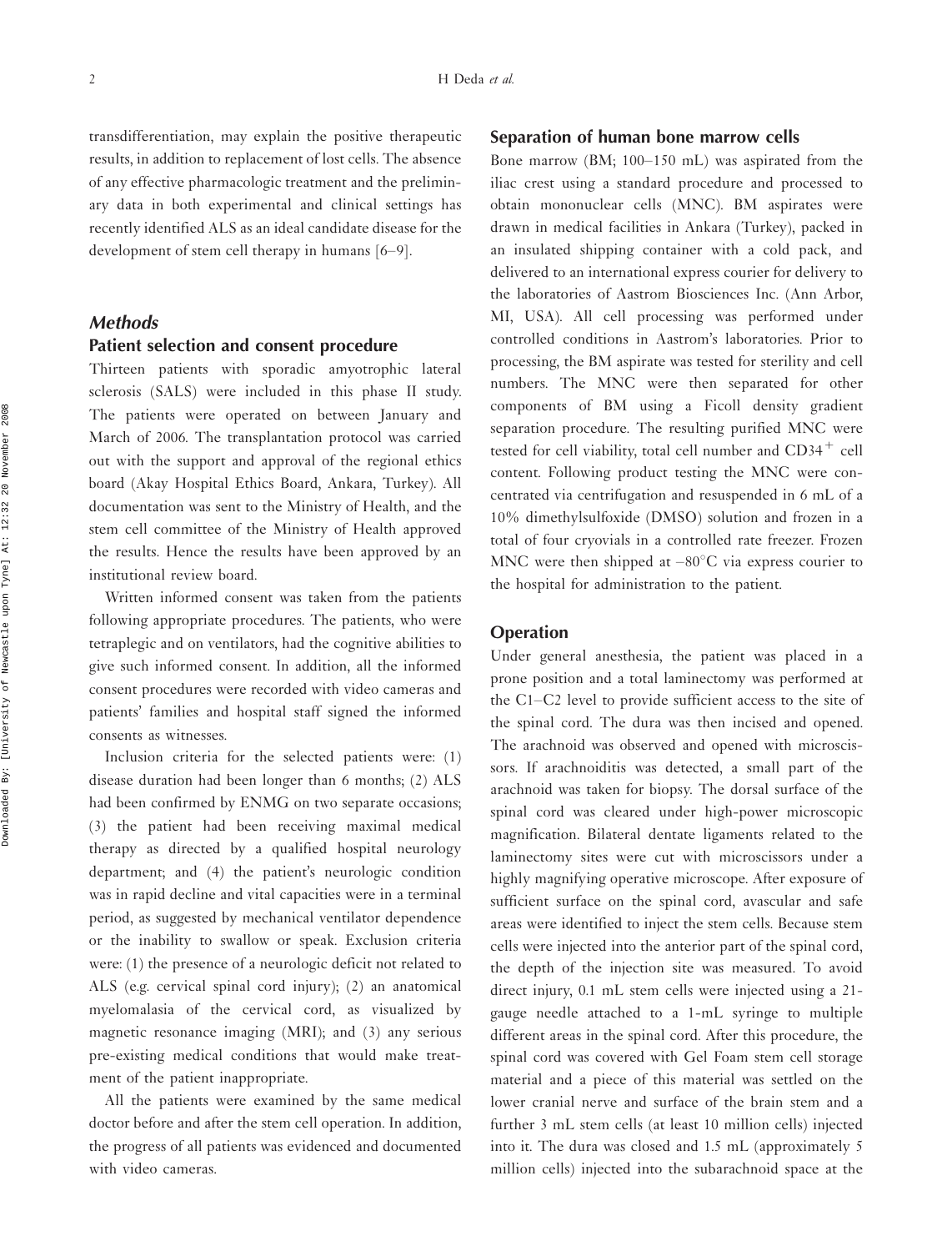\*S, severe; M, moderate; CL, cervical laminektomi.

 $\tilde{S}$ 

severe; M, moderate; CL, cervical laminektomi

operation site, and at the same time 1.5 mL (approximately 5 million cells) stem cells were given intravenously by the anesthesiologist. The muscle and skin were closed layer by layer.

## **Results**

The results of the patients are summarized in Tables 1 and 2. Post-operative bulbar scores and Norris scales were evaluated at 3 months. According to stem cell therapy, there were no complications; this was confirmed by MRI at 3 months (Figure 1). Pre- and post-operative ENMG were carried out for all patients to evaluate re-innervation; reinnervation was confirmed in seven patients. Each case is summarized below.

#### Case 1

A 54-year-old male was diagnosed with ALS in 2003. He was wheelchair-bound in 2005 and had been ventilating mechanically for 2 months prior to the study. Before stem cell therapy his neurologic findings were: muscle strength of upper and lower extremities, 1/5; head and neck control totally lost (bulbar score 6, Norris scale 21). Three weeks after the stem cell operation his neurologic findings were: muscle strength of upper and lower extremities, 2/5; body and neck muscle strength, 2/5. While sitting he could control his head and neck. During the day he could breathe by himself without any support; during sleep, because of panic attacks, he wanted to be on a mechanical ventilator. Three months later he could breathe by himself safely without any support, and his ENMG showed regeneration (bulbar score 9, Norris scale 39). His neurologic findings were stable at 1-year follow-up.

## Case 2

A 60-year-old male was diagnosed with ALS in 2004. Six months after diagnosis he was wheelchair-bound and after 1 year he could not swallow or breathe by himself and needed mechanical ventilation. Before stem cell therapy his neurologic findings were: tetraplegic; no reaction in mimic muscles; total external ophtalmoplegia; bound to mechanical ventilation (bulbar score 0, Norris scale 3). Three weeks after the stem cell operation his neurologic findings were: although bound to a mechanical ventilator, some spontaneous breathing that was ineffective; eye movement intact; muscle strength at left and right m. frontalis, 2/5 and 1/5, respectively; strength of m. zygomaticus, 2/5. With these findings he could smile and

|                                         |                   |                               |                                                  |                            |                                        |                  | Patients                 |               |                      |                 |                   |                               |                       |
|-----------------------------------------|-------------------|-------------------------------|--------------------------------------------------|----------------------------|----------------------------------------|------------------|--------------------------|---------------|----------------------|-----------------|-------------------|-------------------------------|-----------------------|
| Characteristics                         |                   | $\sim$                        | $\tilde{\phantom{0}}$                            | 4                          | S                                      | $\circ$          | $\overline{\phantom{0}}$ | $\infty$      | $\circ$              | $\overline{10}$ | $\Box$            | 12                            | 13                    |
| Age (years)                             |                   |                               |                                                  | 34                         |                                        |                  |                          |               |                      |                 |                   |                               |                       |
| Sex (male, M; female, F)                | $45290 + + + + +$ | $\frac{8}{2}$                 | $\mathbb{Z} \times \mathbb{Z} \times \mathbb{Z}$ | $\square$                  | $\frac{20}{5}$                         | $\approx$ $\geq$ | $5\sigma$                | 5529          | $\pm$ $\geq$         | $\ddot{z}$      | $\frac{5}{6}$ E   | $\frac{2}{2}$                 | $7 \times 7 \times$   |
| Time since symptoms (year)              |                   |                               |                                                  | $\sim$ $\geq$              | $_{+}$ $\geq$                          | $4\,$ $\circ$    | $\sim$ $\geq$            |               |                      |                 | $\omega$ $\infty$ |                               |                       |
| Symptoms*                               |                   |                               |                                                  |                            |                                        |                  |                          |               | $\sim$ $\geq$        |                 |                   |                               |                       |
| Ventilation bounded                     |                   |                               |                                                  | $\mathbb{I}$               |                                        | $\pm$            | $\pm 1$                  |               | $\mathbb{I}$         |                 | $\mathbb{F}_q$    |                               |                       |
| Pre-operative neurologic rehabilitation |                   | $-8$ $-8$ + + + + + $-1$ $-8$ | $+ + + +$                                        |                            | $+ + + + + \frac{1}{9}$ $\frac{1}{10}$ |                  |                          | $+ + + +$ 5.5 |                      | $-8 + + + +$    |                   | $-8$ + + + + + + $-3$ $\circ$ | $+ + + +$ 5 $\approx$ |
| Pre-operative MRI                       |                   |                               |                                                  |                            |                                        |                  |                          |               |                      |                 |                   |                               |                       |
| Pre-operative drug therapy (Riluzole)   |                   |                               |                                                  | $+ + + +$ 5 $\overline{a}$ |                                        | + + + 5          | $+ + + +$ $ \approx$     |               | $+ + + +$ $ \approx$ |                 | + + + 5 #         |                               |                       |
| Operation*                              |                   |                               |                                                  |                            |                                        |                  |                          |               |                      |                 |                   |                               |                       |
| Number of transplanted cells (millions) |                   |                               | 16                                               |                            |                                        | 60               |                          |               |                      | $\overline{5}$  |                   |                               |                       |
|                                         |                   |                               |                                                  |                            |                                        |                  |                          |               |                      |                 |                   |                               |                       |

Table 1. Patient characteristics and previous therapy regimens

Table 1. Patient characteristics and previous therapy regimens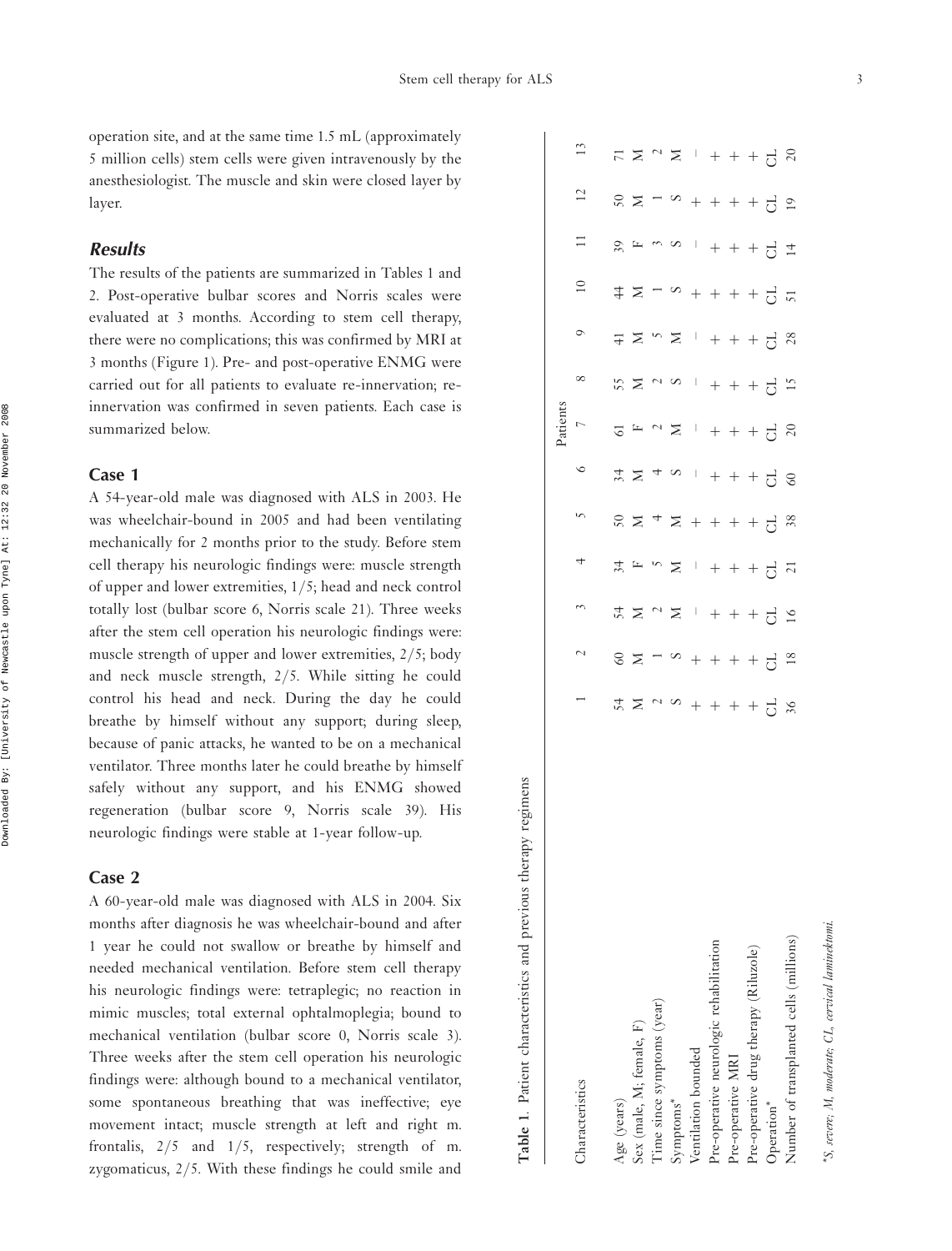#### 4 H Deda et al.

|                             |      |                |      |                |                |        | Patients |      |        |    |    |                |        |
|-----------------------------|------|----------------|------|----------------|----------------|--------|----------|------|--------|----|----|----------------|--------|
| Data                        |      | $\overline{2}$ | 3    | $\overline{4}$ | 5              | 6      |          | 8    | 9      | 10 | 11 | 12             | 13     |
| Pre-operative ENMG          | +    |                |      | $^{+}$         |                |        |          |      |        |    |    |                |        |
| Post-operative ENMG*        | $R+$ | S              | $R+$ | $R+$           | S              | $R+$   | $R+$     | $R+$ | $R+$   |    |    |                |        |
| Pre-operative bulbar score  | 6    | $\Omega$       |      | 6              | $\overline{4}$ | 5      | 8        | 2    | 6      | 3  | 6  | 3              | 8      |
| Post-operative bulbar score | 9    | 2              | 11   | 10             |                | 10     | D        | 6    | 9      | D  | 8  | $\overline{4}$ | D      |
| Pre-operative Norris scale  | 21   | 3              | 54   | 48             | 8              | 15     | 52       | 34   | 49     | 17 | 41 | 13             | 54     |
| Post-operative Norris scale | 39   | 7              | 68   | 64             | 14             | 34     | D        | 62   | 63     | D  | 56 | 21             | D      |
| Lymphocytic arachnoiditis   | ۹.   | م              | ?    | -              | 3              | $^{+}$ |          |      | $^{+}$ |    |    |                | $^{+}$ |
| Complication                |      |                |      |                |                |        |          |      |        |    |    |                |        |
| Mortality                   |      |                |      |                |                |        |          |      |        |    |    |                |        |

Table 2. Pre- and post-operative neurologic and laboratory findings of ALS patients

\*R, re-innervation; S, same; D, died.

express himself with movements. Three months later some of his neurologic findings had regressed slightly (bulbar score 2, Norris scale 7). One year later his neurologic findings were stable.

#### Case 3

A 54-year-old male was diagnosed with ALS in 2003. Before stem cell therapy his neurologic findings were: muscle strength of the left upper extremity 0/5, right upper extremity  $2/5$ , lower extremities  $3/5$ ; he could walk with limited support. His talking and swallowing had been getting worse, especially in the 2 months prior to the study (bulbar score 7, Norris scale 54). Three weeks after the stem cell operation his neurologic findings were: muscle strength of the left upper extremity 1/5, right upper extremity 3/5, left lower extremity 3/5, right lower extremity 4/5; he could walk by himself easily. His talking



Figure 1. Post-operative MRI showing that there was no complication as a result of stem cell implantation.

and swallowing were better compared with the preoperative period and his breathing was very good (bulbar score 11, Norris scale 68). His ENMG showed reinnervation potentials in his upper and lower extremities. One year later some of his findings had regressed a little but his neurologic findings were much better compared with the pre-operative period and he was stable.

#### Case 4

A 34-year-old female was diagnosed with ALS in 2000. Before stem cell therapy her neurologic findings were: muscle strength of the upper extremities 1/5, lower extremities 2/5; she could only walk with support. Her talking and swallowing were getting worse, especially in the 3 months prior to the study (bulbar score 6, Norris scale 48). Three weeks after the stem cell operation her neurologic findings were: muscle strength of upper extremities 2/5, lower extremities 3/5; she could walk by herself easily. Her talking and swallowing were getting better compared with the pre-operative period and her breathing was very good (bulbar score 10, Norris scale 64). One year later her neurologic findings had regressed slightly but she was stable.

## Case 5

A 50-year-old male was diagnosed with ALS in 2001. Before stem cell therapy his neurologic findings were: tetraplegic; mimic muscles intact; he could not breathe by himself nor swallow and was bound to mechanical ventilation (bulbar score 4, Norris scale 8). Three weeks after the stem cell operation his neurologic findings were: muscle strength at right m. biceps and right m. quadriceps 1/5 and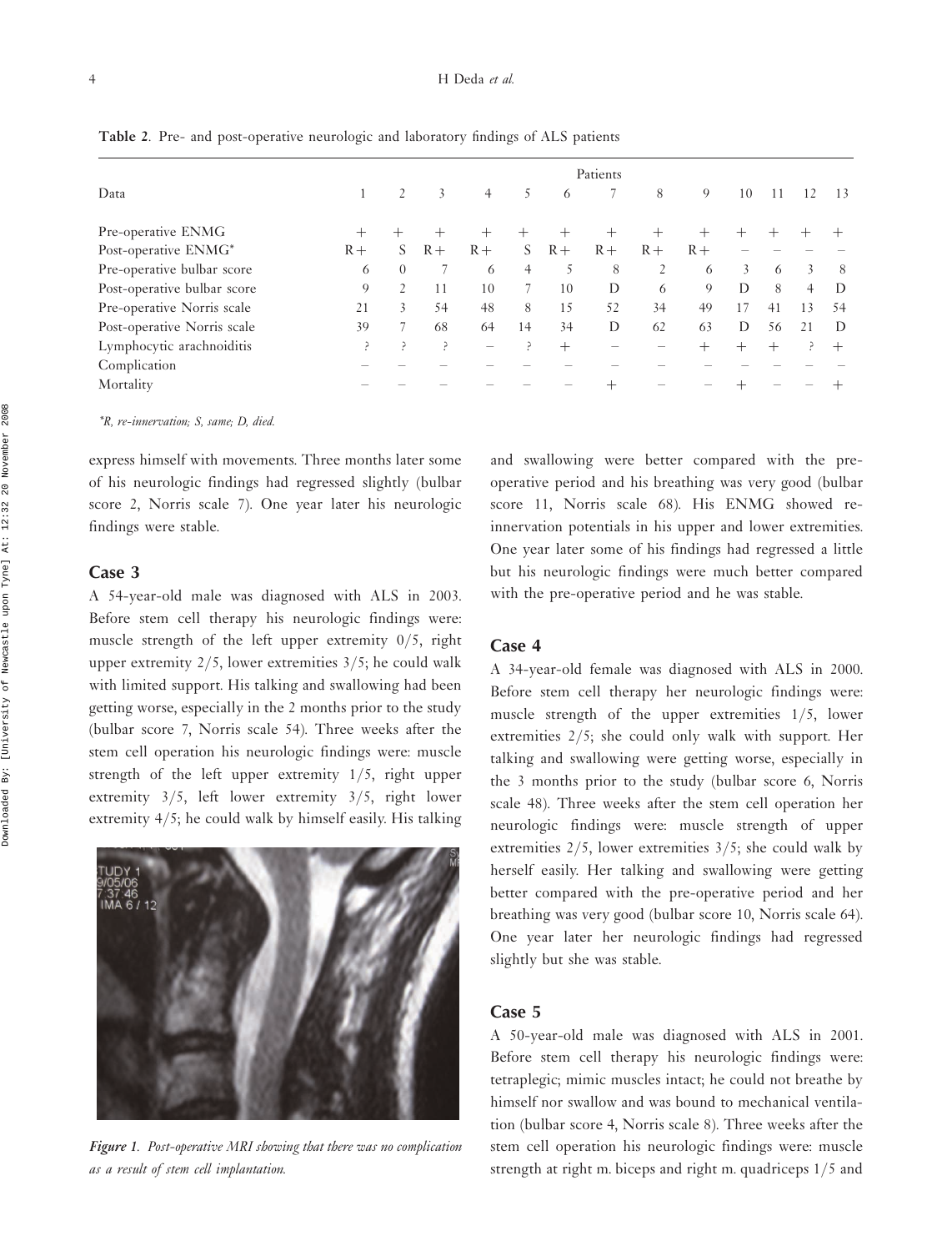left hip muscle 1/5; although bound to a mechanical ventilator some spontaneous breathing that was ineffective and he could swallow (bulbar score 7, Norris scale 14). One year later his neurologic findings had slightly regressed but he was stable.

#### Case 6

A 34-year-old male was diagnosed with ALS in 2001. He could breathe by himself but it was not effective and he was borderline regarding requiring mechanical ventilation; he could not swallow. Before stem cell therapy his neurologic findings were: tetraplegic; mimic muscles intact; he could not talk (bulbar score 5, Norris scale 15). Three days after the operation, because of a lung infection, he was put on mechanical ventilation for 3 weeks but later he could breathe by himself without any mechanical help. Three weeks after the stem cell operation his neurologic findings were: muscle strength at lower extremities 1/5, bilateral hip muscle strength 2/5; swallowing was getting better (bulbar score 10, Norris scale 34). One year later his neurologic findings were stable and he could swallow easily.

#### Case 7

A 61-year-old female was diagnosed with ALS in 2003. Before stem cell therapy her neurologic findings were: muscle strength of the upper extremities 2/5, lower extremities 1/5. She could not walk and her swallowing had been getting worse, especially in the 3 months prior to the study (bulbar score 8, Norris scale 52). Three weeks after the stem cell operation her neurologic findings were almost the same. Six months later an electroneuromyography (EMG) showed re-innervation in her muscles but after 8 months, because of a lung infection, she needed

mechanical ventilation; 1 month later she died as a result of severe lung infection.

## Case 8

A 55-year-old male was diagnosed with ALS in 2003. Before stem cell therapy his neurologic findings were: head and neck control totally lost; muscle strength of the upper extremities 1/5, lower extremities 1/5. He could not walk, and his talking and swallowing had been getting worse, especially in the month prior to the study (bulbar score 2, Norris scale 34). Three weeks after the stem cell operation his neurologic findings were: muscle strength of the upper extremities 3/5, lower extremities 4/5. He could walk by himself easily; his talking and swallowing were getting better compared with the pre-operative period and his breathing was very good (bulbar score 6, Norris scale 62). Figures 2 and 3 show his pre- and post-operative EMG. Eight months later his neurologic findings had regressed slightly; 1 year later his neurologic findings were slightly worse but still better compared with the pre-operative period.

## Case 9

A 41-year-old male was diagnosed with ALS in 2000. Before stem cell therapy his neurologic findings were: muscle strength of the upper extremities 1/5, lower extremities 2/5. He could only walk with support, and his talking and swallowing had been getting worse, especially in the 10 months prior to the study (bulbar score 6, Norris scale 49). Three weeks after the stem cell operation his neurologic findings were: muscle strength of the upper extremities 2/5, lower extremities 3/5. He could walk by himself easily; his talking and swallowing were getting better compared with the pre-operative period and his breathing was very good (bulbar sore 9, Norris scale

| Needle EMG               |    |                    |            |      |      |             |      |            |                    |
|--------------------------|----|--------------------|------------|------|------|-------------|------|------------|--------------------|
| <b>EMG Summary Table</b> |    |                    |            |      |      |             |      |            |                    |
|                          |    | <b>Spontaneous</b> |            |      |      | <b>MUAP</b> |      |            | <b>Recruitment</b> |
|                          | IA | Fib                | <b>PSW</b> | Fasc | H.F. | Amp         | Dur. | <b>PPP</b> | Pattern            |
| <b>L. BICEPS</b>         | N  | 2+                 | $1+$       | None | $1+$ | $+$         | $1+$ | $1+$       | <b>Discrete</b>    |
| <b>L. TRICEPS</b>        | N  | $2+$               | $2+$       | None | None | $1+$        | N    | $1+$       | <b>Discrete</b>    |
| <b>L. FRONTALIS</b>      | N  | $1+$               | $1+$       | None | None | $2+$        | $2+$ | $2+$       | Reduced            |
| <b>L. TIB ANTERIOR</b>   | N  | $2+$               | $2+$       | None | None | Giant       | $3+$ | $2+$       | Reduced            |
| <b>L. GASTROCN (MED)</b> | N  | $2+$               | $1+$       | $1+$ | None | Giant       | $3+$ | $2+$       | Discrete           |

Figure 2. Pre-operative EMG of patient 8.

 $\mathbf{H}$   $\mathbf{H}$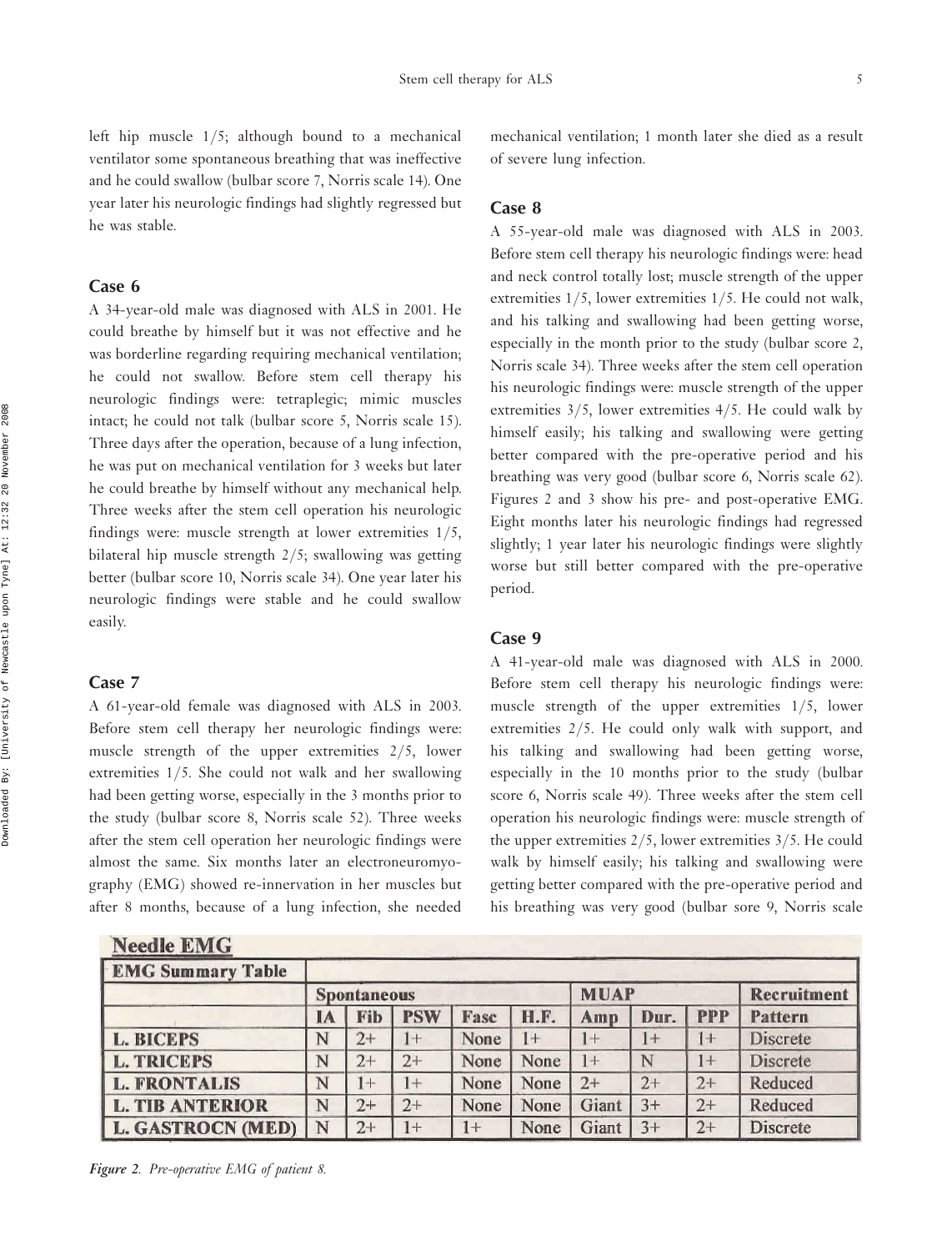| <b>Needle EMG</b>        |    |                    |            |             |             |             |      |            |                    |
|--------------------------|----|--------------------|------------|-------------|-------------|-------------|------|------------|--------------------|
| <b>EMG Summary Table</b> |    |                    |            |             |             |             |      |            |                    |
|                          |    | <b>Spontaneous</b> |            |             |             | <b>MUAP</b> |      |            | <b>Recruitment</b> |
|                          | IA | Fib                | <b>PSW</b> | Fasc        | <b>H.F.</b> | Amp         | Dur. | <b>PPP</b> | Pattern            |
| <b>L. BICEPS</b>         | N  | $3+$               | $^{1+}$    | $2+$ (fast) | None        | $2+$        | $3+$ | $2+$       | Reduced            |
| <b>L. TRICEPS</b>        | N  | $3+$               | None       | $2+$ (slow) | None        | $2+$        | $2+$ | $2+$       | Reduced            |
| <b>L. TIB ANTERIOR</b>   | N  | None               | None       | None        | None        | N           | N    | N          |                    |
| <b>L. GASTROCN (MED)</b> | N  | $^{1+}$            | None       | $1+$        | None        | Giant       | $3+$ | $2+$       | Reduced            |

Figure 3. Post-operative EMG of patient 8 showing that there was re-innervation.

63). One year later his neurologic findings had slightly regressed but he was still better compared with the preoperative period.

## Case 10

A 44-year-old male was diagnosed with ALS in 2004. Before stem cell therapy his neurologic findings were: tetraplegic; mimic muscles intact. He could not breathe by himself, his swallowing was not good, he could not talk and he was bound to mechanical ventilation (bulbar score 3, Norris scale 17). Three weeks after the stem cell operation his neurologic findings were: muscle strength at upper and lower extremities, 1/5; spontaneous breathing but needed a mechanical ventilator during sleep. Two months later he died because of severe lung infection.

#### Case 11

A 39-year-old female was diagnosed with ALS in 2002. Before stem cell therapy her neurologic findings were: muscle strength of upper and lower extremities, 1/5; she could not walk. Her talking had been getting worse in the last 2 years, and her swallowing was getting worse, especially in the 3 months prior to the study (bulbar score 6, Norris scale 41). Three weeks after the stem cell operation her neurologic findings were: muscle strength of upper and lower extremities, 2/5. She could not walk but her talking and swallowing were getting better compared with the pre-operative period, and she could breathe easily without any support (bulbar score 8, Norris scale 56). One year later her neurologic findings had slightly regressed but she was still much better compared with the pre-operative period.

## Case 12

A 50-year-old male was diagnosed with ALS in 2005. Before stem cell therapy his neurologic findings were: tetraplegic; no reaction in mimic muscles. He could not breathe by himself, he could not talk nor swallow, and he was bound to mechanical ventilation (bulbar score 3, Norris scale 13). Three weeks after the stem cell operation his neurologic findings were: muscle strength at upper and lower extremities, 1/5; he was still bound to mechanical ventilation. After 1 year he was stable (bulbar score 4, Norris scale 21).

## Case 13

A 71-year-old male was diagnosed with ALS in 2003. Before stem cell therapy his neurologic findings were: head and neck control almost normal; muscle strength of upper extremities 3/5 but finger movements 1/5; lower extremities 3/5; he could walk. His talking and swallowing had been getting worse, especially in the 6 months prior to the study (bulbar score 8, Norris scale 54). Three weeks after the stem cell operation his neurologic findings were: muscle strength of upper extremities 3/5, lower extremities 4/5; he could walk by himself easily. His talking and swallowing were getting better compared with the preoperative period and his breathing was very good. He died 1.5 months later because of a myocardial infarction (MI).

## **Discussion**

The therapeutic target in ALS has shifted from being neuron-centered to focussing on the interaction between motor neurons and non-neuronal cells. With the lack of effective drug treatments for ALS, and compelling preclinical data, stem cell research has highlighted this disease as a candidate for stem cell treatment  $[3,9-11]$ . Blood stem cells are the most suitable candidates for human therapies because of their differentiative potential and easy access. Jlang et al. [12] has described rodent and human BM subpopulations co-purifying with mesenchymal stromal cells (MSC) and called them multipotent adult progenitor cells. These cells differentiated into cells with mesoderm, endoderm and neuroectoderm characteristics in vitro and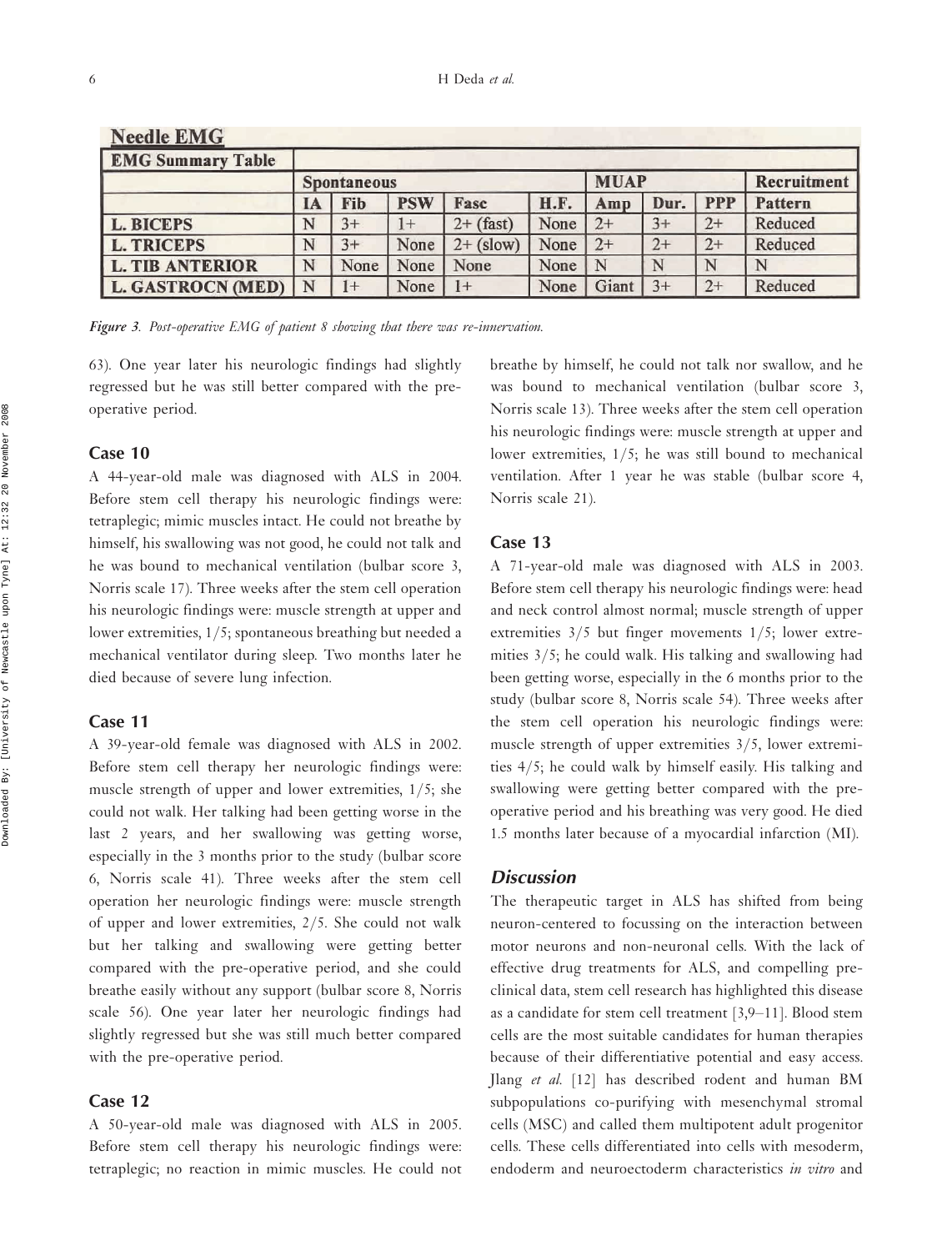in vivo after transplantation, showing extensive proliferation without loss of differentiation potential, similarly to embryonic stem cells. The transdifferentiation of BMderived cells into neurons in the central nervous system has been shown in humans. Even better results have been achieved in vitro with human hematopoietic stem cells from umbilical cord, which differentiated sequentially into neuronal stem cells and then astrocytes in a suitable microenvironment [13]. Janson et al. [14] injected peripheral blood-purified CD34<sup>+</sup> cells intrathecally in three ALS patients. After 6-12 months, none of the patients reported side-effects but no clinical efficacy was seen. Mazzini et al.  $[15-17]$  injected autologous BM-derived cells, after expansion in vitro in seven ALS patients, into surgically exposed spinal cord at  $T7-T9$ . A significant slowing down of the linear decline of the forced vital capacity was evident in four patients 36 months after MSC transplantation. These authors concluded that direct injection of autologous expanded MSC into the spinal cord of ALS patients is safe, with no significant acute or late toxicity, and well tolerated  $[15-17]$ .

In this study, we used BM-derived hematopoietic progenitor stem cells with our ALS patients. We selected patients with bulbar involvement and severe loss of movement. Our strategy was to put the stem cells into the end of the brain stem and beginning of the spinal cord because the blood-brain barrier is intact in ALS, and this region was the most affected part in our patients. We also injected stem cells into different areas in the spinal cord in order to avoid direct injury to the spinal cord. MRI performed six months later did not signify any abnormality at the site of the injection. During the follow-up period, none of the patients was under drug therapy for ALS. After stem cell implantation, nine patients were better after 1 year compared with their pre-operative status, as confirmed by their bulbar scores and Norris scales, and in these patients recovery was also confirmed with ENMG. One patient was stable without any decline or improvement in his status. Two patients had improvement after the stem cell implantation but some degree of decline in their status after 6 months, but their situation after 1 year was still better than the pre-operation period, as confirmed by bulbar scores and Norris scales. Seven patients were better than their pre-operative period without any medication. Three patients had died 1.5, 2 and 9 months after the procedure because of lung infection and MI.

Compared with other studies, our treatment has provided more promising results. We believe this is because injection of stem cells directly into the brain stem and upper spinal cord causes an early improvement, while a long-term response results from the slow and longterm release of stem cells from the storage material. This slow release provides long-term exposure of the brain stem to stem cells. Hence our unique technique shows promising results and opens up a new era in stem cell treatment.

Neuro-inflammation is thought to play a role in ALS pathogenesis [18]. Activated microglia, the inflammatory cells of the central nervous system, are found in areas of neurodegeneration in human post-mortem specimens, and microglial activation occurs in SOD1 mice [19]. A new finding, seen during the operations, is arachnoid thickness, observed in the first patient, when arachnoiditis was suspected. Biopsies were taken from the arachnoid of another eight patients. These specimens were evaluated and lymphocytic arachnoiditis was observed in five patients (Figures 4 and 5). These findings could be important for the etiology of ALS but should be confirmed with further investigations.

These results show that stem cell therapy is a safe and effective treatment for ALS patients. The patients had some degree of decline 1 year after stem cell therapy but they were still better compared with the pre-operative period and without any drug therapy for ALS. Our opinion is that these encouraging results are not only because of implanted exogenous stem cells but also because of activated endogenous stem cells. However, because of the degree of decline in some patients, repeated times of cell



Figure 4. Diffuse lymphocytic infiltration in arachnoidal stroma  $(HE, \times 150)$ .